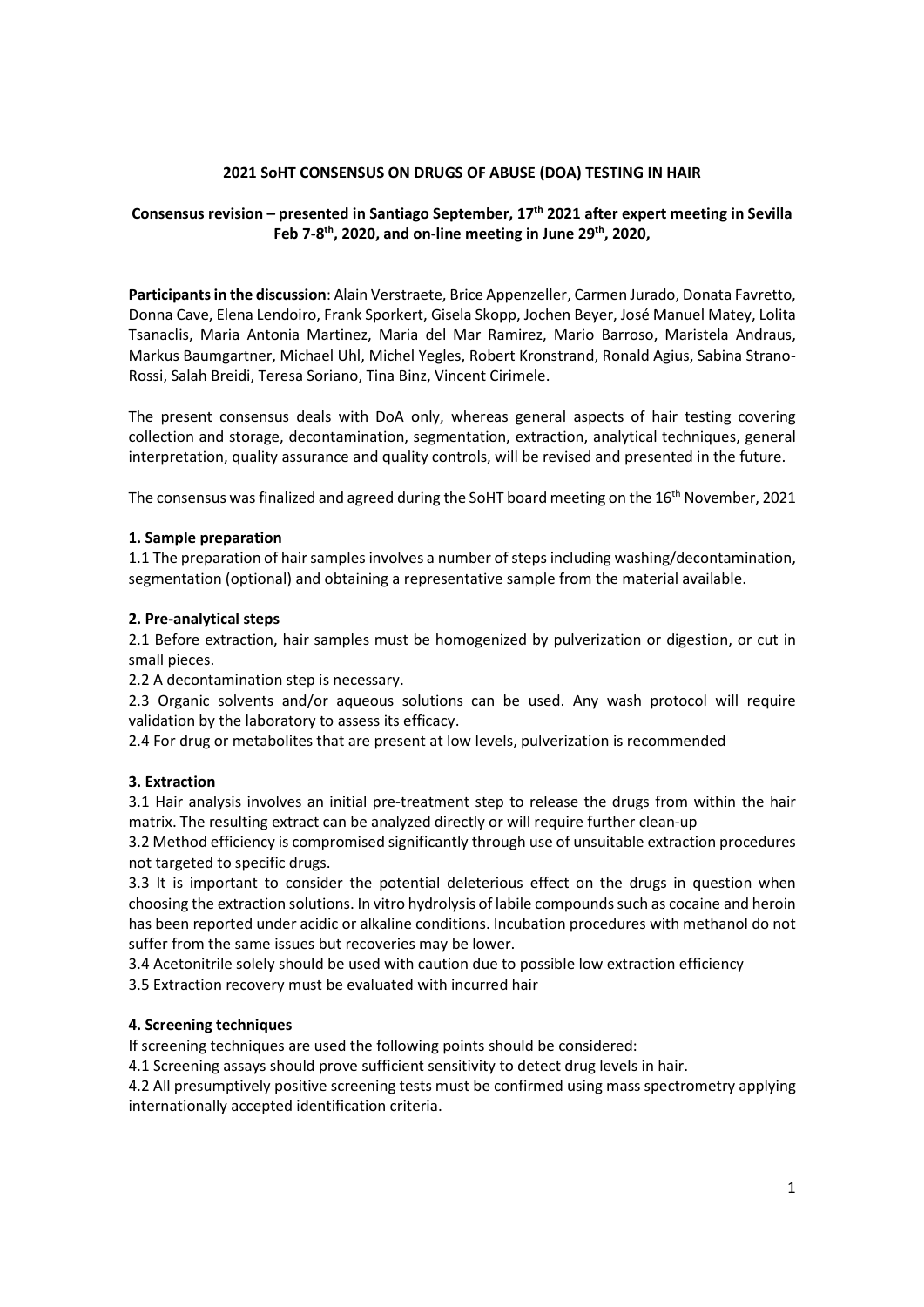# 5. Confirmation techniques

5.1 Identification and quantification of the analytes of interest are achieved using chromatographic methods hyphenated with mass spectrometry

5.2 Laboratories must ensure that confirmation techniques have sufficient sensitivity and specificity for low levels of the analytes of interest found in hair.

5.3 Confirmation methods should include the determination of the parent drug and metabolite(s), where applicable

### 6. Analytes

6.1 Minimum required detection levels are different between drug classes.

6.2 Different decision levels may be required depending on the purpose of the test.

## 7. Cut-off

7.1 Cut-off is the value that enables identification of drug users

7.2 When hair analysis is utilized in drug facilitated crimes (DFCs) or single intake/exposure cases, the cut-off is not to be considered but lower limit of quantification are required

7.3 For hair analysis in children the cut-off is not to be considered but lower limit of quantification are required

7.4 The cut-off is applied to head hair

7.5 The cut-off is applied to hair segments no longer than 3 cm; when applied to longer segments, dilution must be considered

7.6 At the time of preparing this document, the scientific literature is insufficient to establish cutoff values for any other drugs not listed in Table 1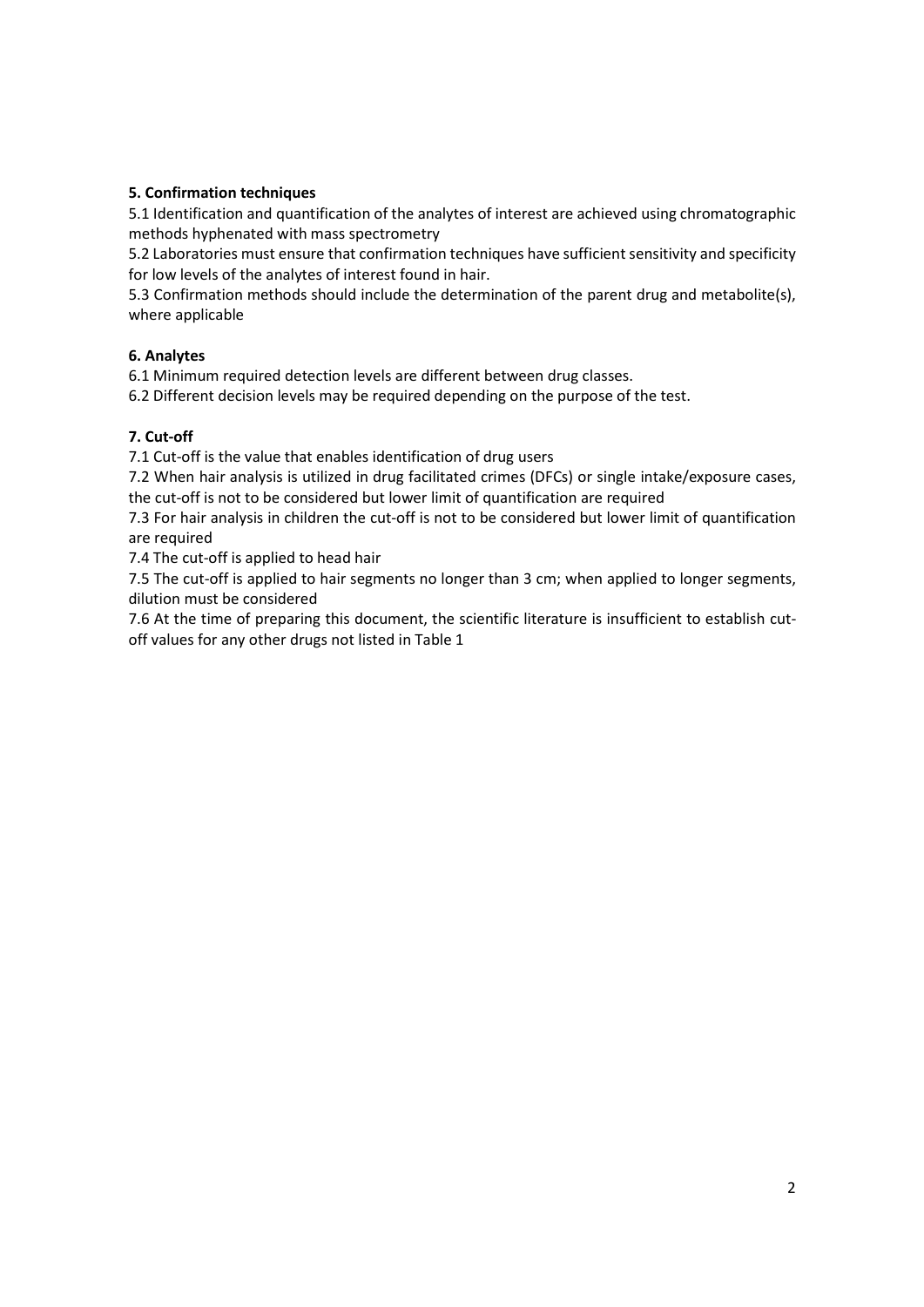# Table 1: Analytes and cut-offs

| Drug group<br>Analyte                               | Cut-off<br>pg/mg | <b>Comments</b>                                                                                                                                                                                                              |
|-----------------------------------------------------|------------------|------------------------------------------------------------------------------------------------------------------------------------------------------------------------------------------------------------------------------|
| <b>Opiates group</b>                                |                  |                                                                                                                                                                                                                              |
| Morphine, Codeine,<br>Dihydrocodeine                | 200              | Heroin consumption must be differentiated from<br>codeine or morphine use by the presence of 6-<br>acetylmorphine and/or heroin                                                                                              |
| 6-Monoacetylmorphine,<br>Heroin                     | 200              |                                                                                                                                                                                                                              |
| Cocaine group                                       |                  | The presence of benzoylecgonine, norcocaine,<br>cocaethylene, hydroxyl-cocaines or hydroxy-<br>benzoylecgonine must be considered to confirm use.<br>For crack cocaine use, anhydroecgoninemethylester<br>must be considered |
| Cocaine                                             | 500              |                                                                                                                                                                                                                              |
| Amphetamine group                                   |                  |                                                                                                                                                                                                                              |
| MDMA, MDEA, MDA,<br>methamphetamine,<br>amphetamine | 200              |                                                                                                                                                                                                                              |
| <b>Canabinoids</b>                                  |                  |                                                                                                                                                                                                                              |
| <b>THC</b>                                          | 50               | Detection of THC-COOH strongly supports THC<br>use/intake (*)                                                                                                                                                                |
| <b>CBD</b>                                          | 50               |                                                                                                                                                                                                                              |
| <b>Opioids group</b>                                |                  | Confirmation of desmethyltramadol definitively proves<br>the use of tramadol                                                                                                                                                 |
| Tramadol                                            | 200              |                                                                                                                                                                                                                              |
| Oxycodone                                           | 100              |                                                                                                                                                                                                                              |
| <b>Methadone</b>                                    |                  | Confirmation of EDDP definitively proves the use of<br>methadone                                                                                                                                                             |
| Methadone                                           | 200              |                                                                                                                                                                                                                              |
| <b>Buprenorphine</b>                                |                  | Confirmation of norbuprenorphine definitively<br>proves the use of buprenorphine                                                                                                                                             |
| Buprenorphine                                       | 10               |                                                                                                                                                                                                                              |
| <b>Ketamine</b>                                     |                  | Confirmation of norketamine definitively proves the<br>use of Ketamine                                                                                                                                                       |
| Ketamine                                            | 200              |                                                                                                                                                                                                                              |

For metabolites, additional cut-offs can be established according to scientific knowledge \* For the confirmation of THC-COOH the minimum required LOQ is 0.2 pg/mg